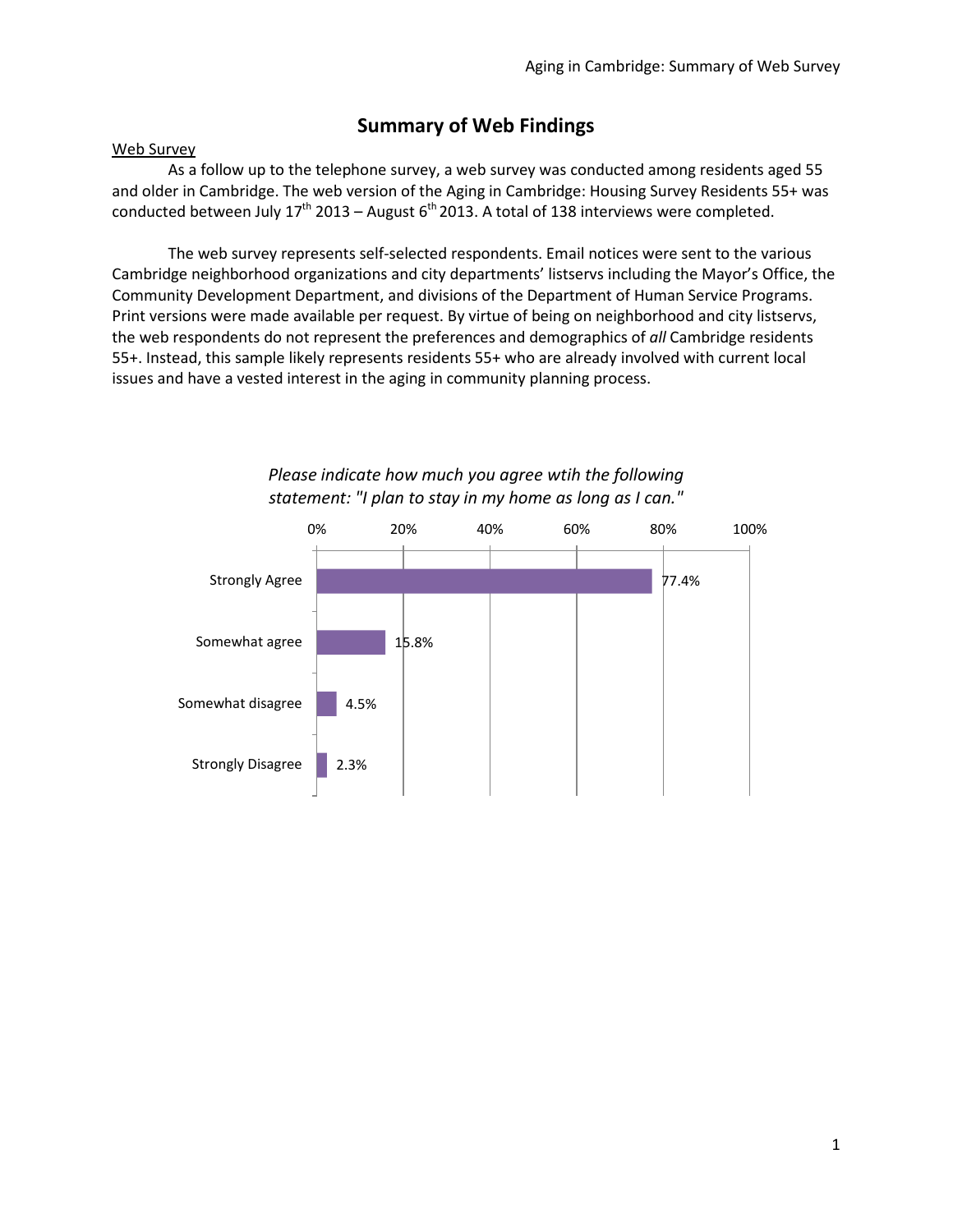Overall, web respondents do not show as much confidence that they will be able to afford living in their current residence as long as they would like compared with the phone survey. 55.6% of web respondents and 70% of phone respondents answered that they were "very likely" that they will be able to afford living in their current residence as long as they would like. Those who showed less confidence by in large tended to be **renters: "very likely" (30.4%)**, **"not too likely" (26.1%).**



# *How likely is it that you will be able to afford living in your current residence as long as you would like?*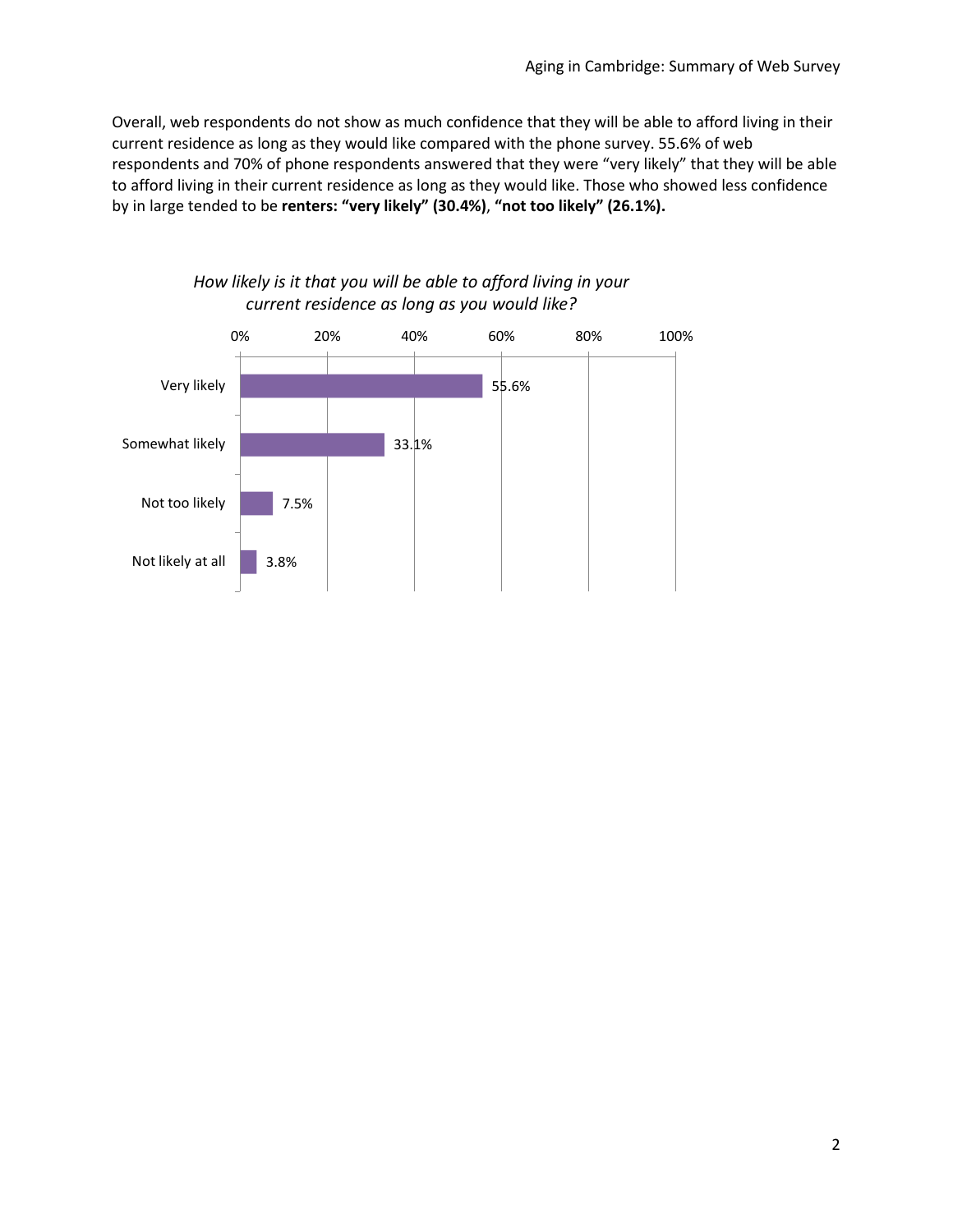#### **Home Modification**

When asked to consider the needs for a range of home modifications that would make it helpful to stay in their homes, two-thirds (66%) mentioned the need for "cosmetic" or minor repairs – like painting, replacing screens, and repairing leaky faucets.

Interestingly, though 85.7% responded that they need to climb stairs as part of their daily routine, only 25% indicated a need to modify for accommodations for mobility challenges- like adding a bathroom on the first level, installing wheelchair ramp, lift or elevator, widening doorways or hallways. Compared to the phone survey, a higher percentage of web respondents indicated that they were *unsure* whether modification was needed for mobility challenges (14%phone, 36% web).



#### **Figure 1 Need for home modification within the next 10 years**



# *Do you need to climb stairs as part of your daily routine?*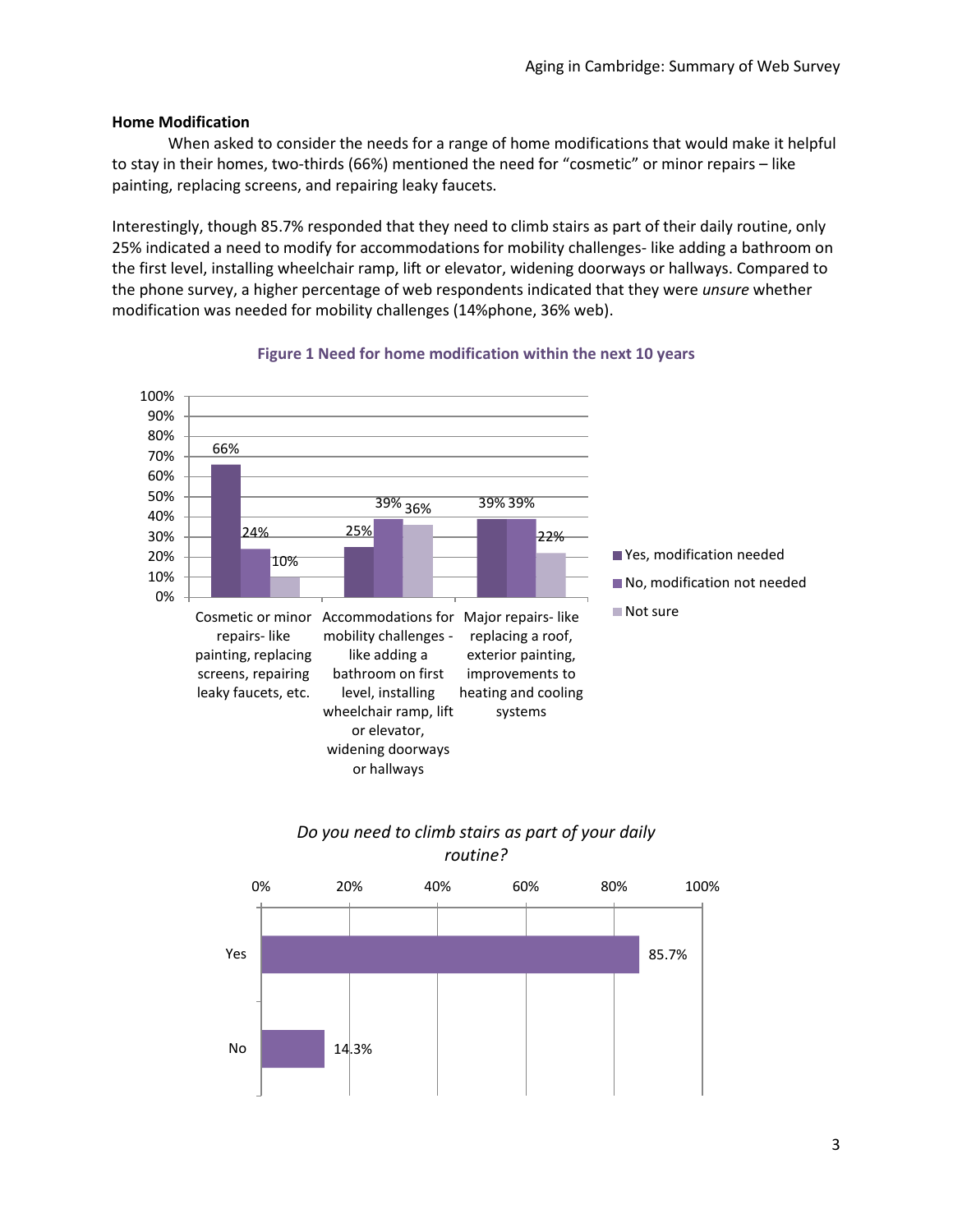

## **Figure 2 Difficulty of performance of home maintenance chores**

More than four in ten web respondents (45.1%) say they plan to stay in their current home **at least 10 more years**. Isolating responses from renters, it is clear that they have drastically different expectations. **22.2% of renters** aged 55+ expect to stay in their current home **up to 1 year**. Further, 38.9% of renters



*How many additional years do you expect to stay in your current*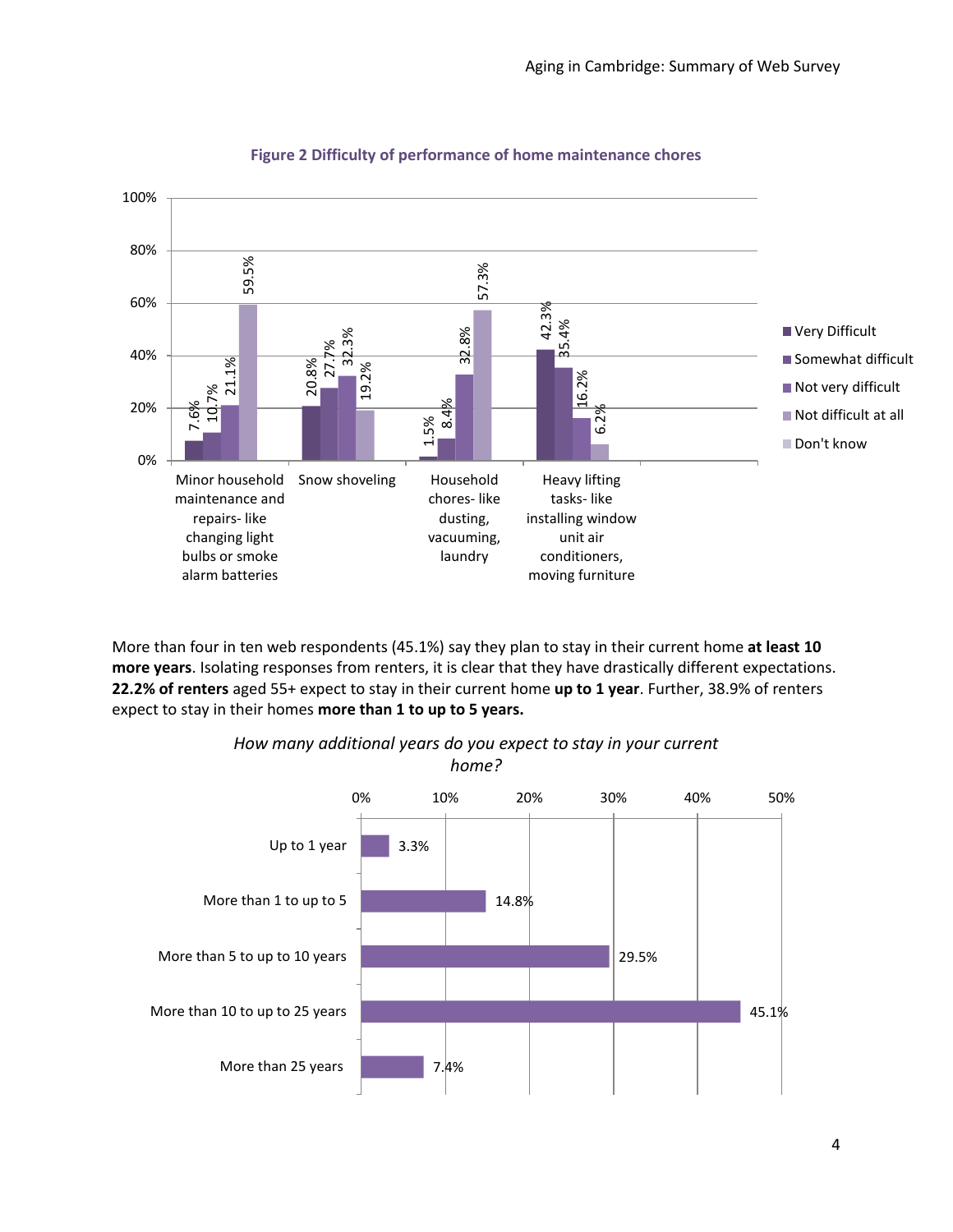When asked to point out one or two major reasons they might consider moving, "change in health" status for themselves or their spouse/partner was the number one answer (28.8%). The second and third major reasons web respondents would consider a move include "wanting an accessible option" (28%) and "cost of housing/ general cost of living" (24.8%).



# *What are the one or two major reasons you might consider moving either now or some point in the future?*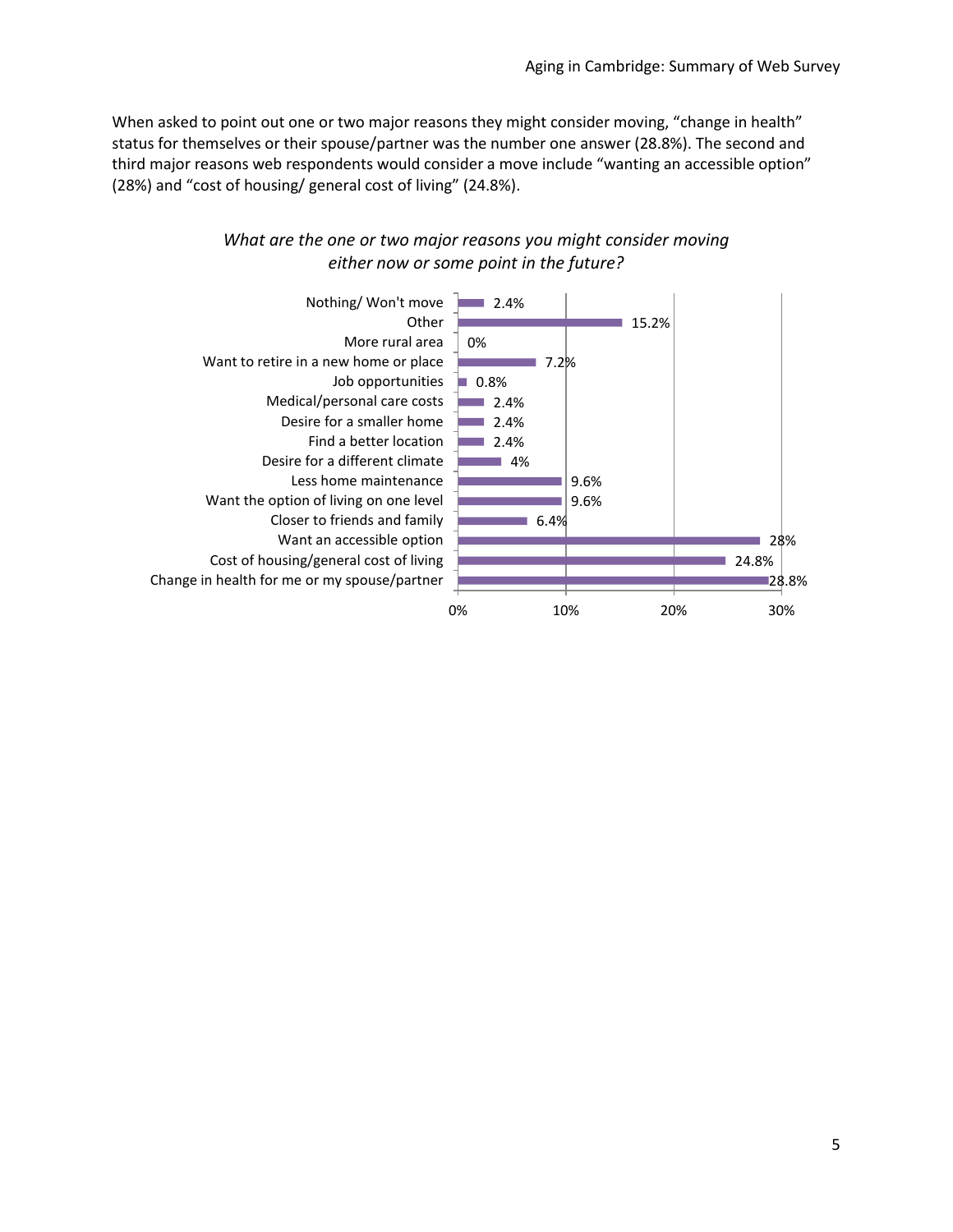Similar to the phone survey, web respondents expressed uncertainty about what they would do in the event that health issues made independent living impossible (42% phone, 41.9% web). 41.9% respondents say they would look to stay in their home with assistance from family, friends, and/or an agency. Only 7.3% of web respondents would look to move to assisted living.



When asked whether they expect to rent or own their next home, the majority of web respondents indicated that they are **not sure** (45.8%). In comparison, only 15% of phone respondents answered that they are not sure about whether they will rent or own. 37.4% or web respondents see ownership in their future.



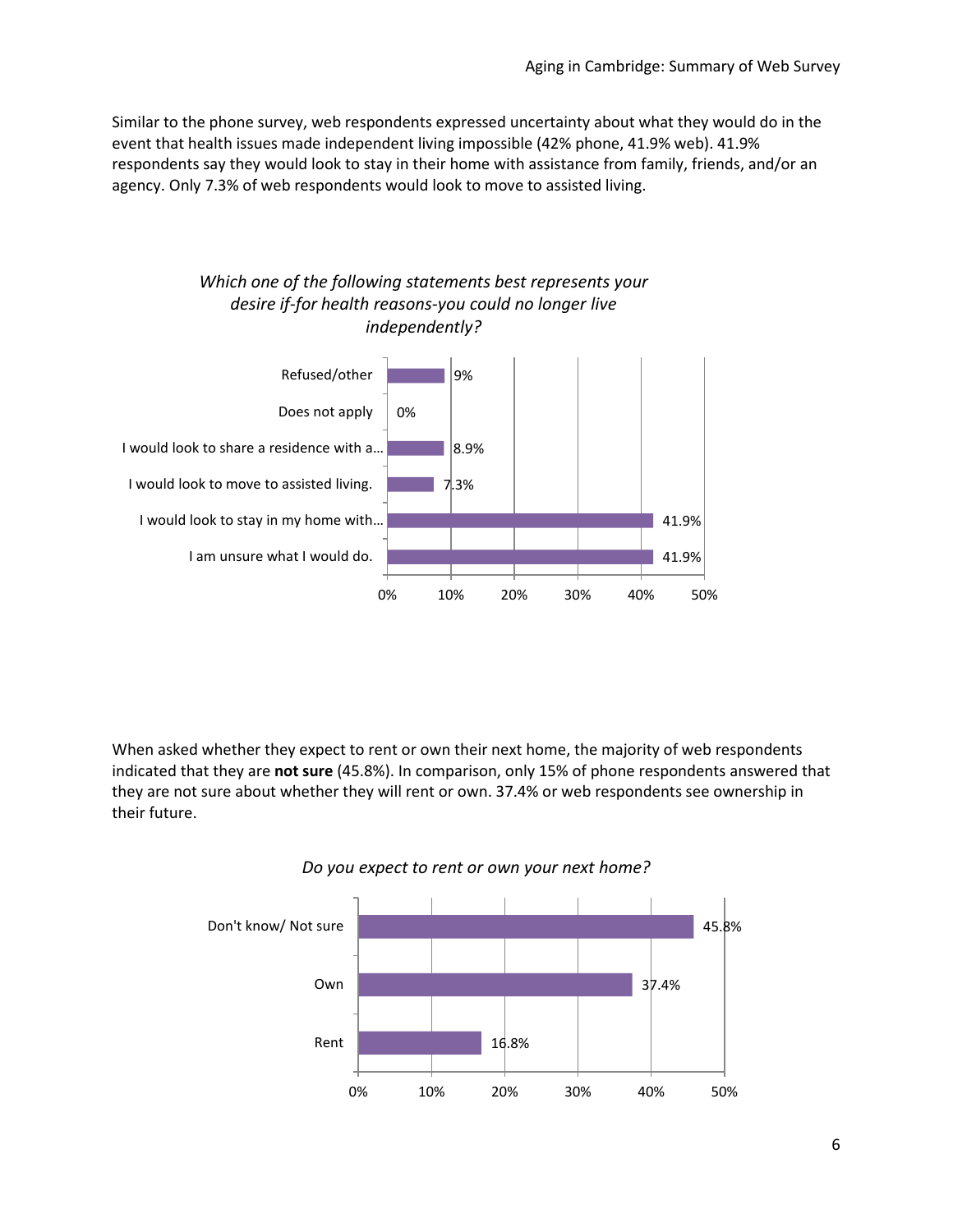When asked what type of housing they would consider for their next residence, 31.7% of web respondents say that they do not know. 25% say they would consider a shared living residence, like "cohousing" and 15% would consider an elevator apartment building. Web respondents do not express nearly as much interest in assisted living a single family home/townhouse as phone respondents. [Assisted living: 4.2% web, 26% phone] [Single-family home/townhome: 5.8% web, 27% phone]



## *What type of housing would you consider for your next residence?*

Renters were *about* equally likely to consider a shared living residence (30%), don't know (25%), and a senior living building or community (20%).

The majority of respondents aged 66-70 indicate that they don't know what to consider (39.5%). 28.9% of respondents aged 66-70 say they would consider an elevator apartment building and, 21.1% say they would consider a shared living residence such as "cohousing".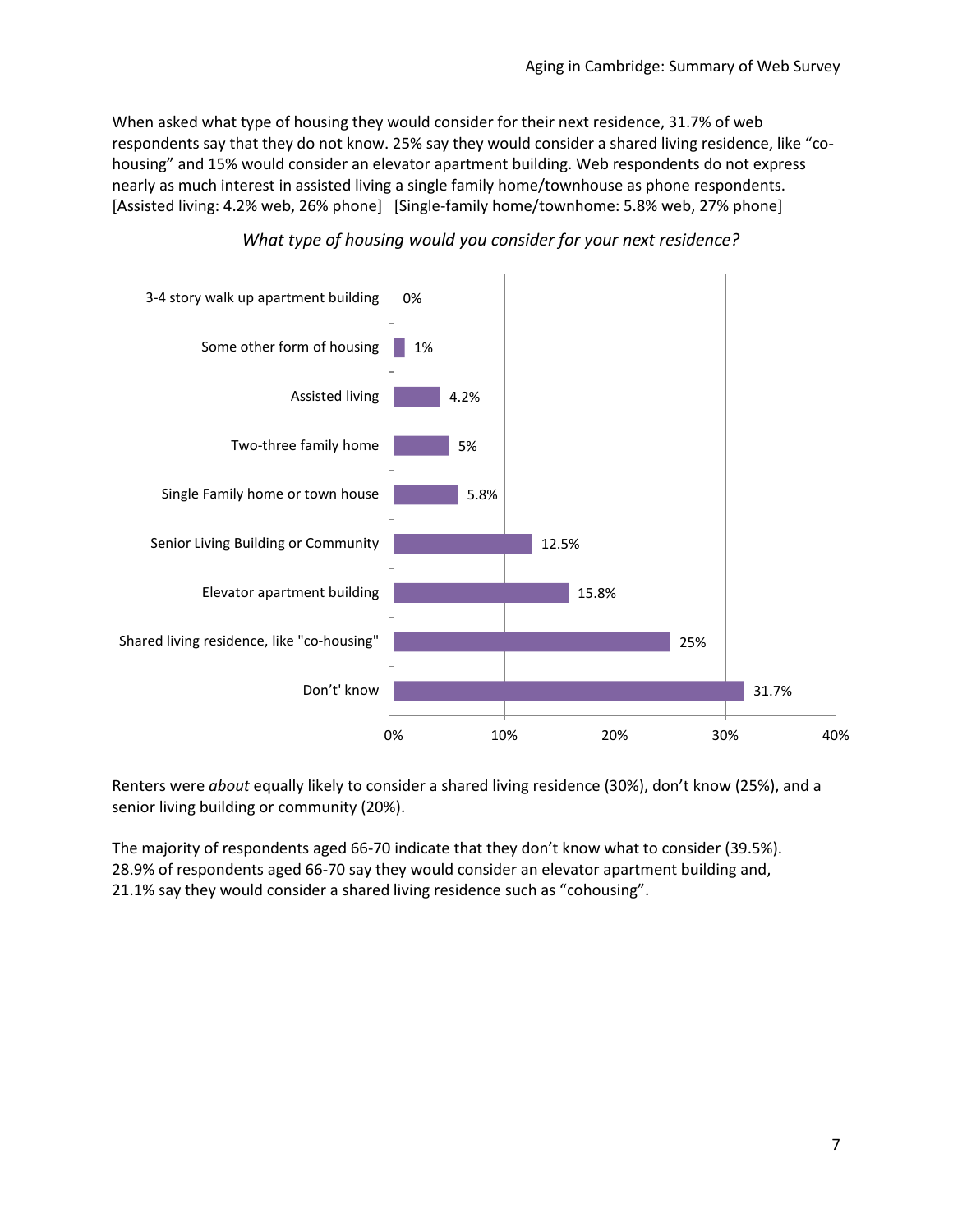Similar to the phone survey, web respondents say that when seeking a next place to live "very important" factors include "having a kitchen in my unit" (85.9%); "being in walking distance to retail, cultural, and social activities" (78.1%); "being able to stay in Cambridge" (70.3%); and "having access to outdoor space- e.g. terrace, balcony, garden" (69.8%).



#### **Figure 3 Importance of factors that might apply if you were seeking a next place to live**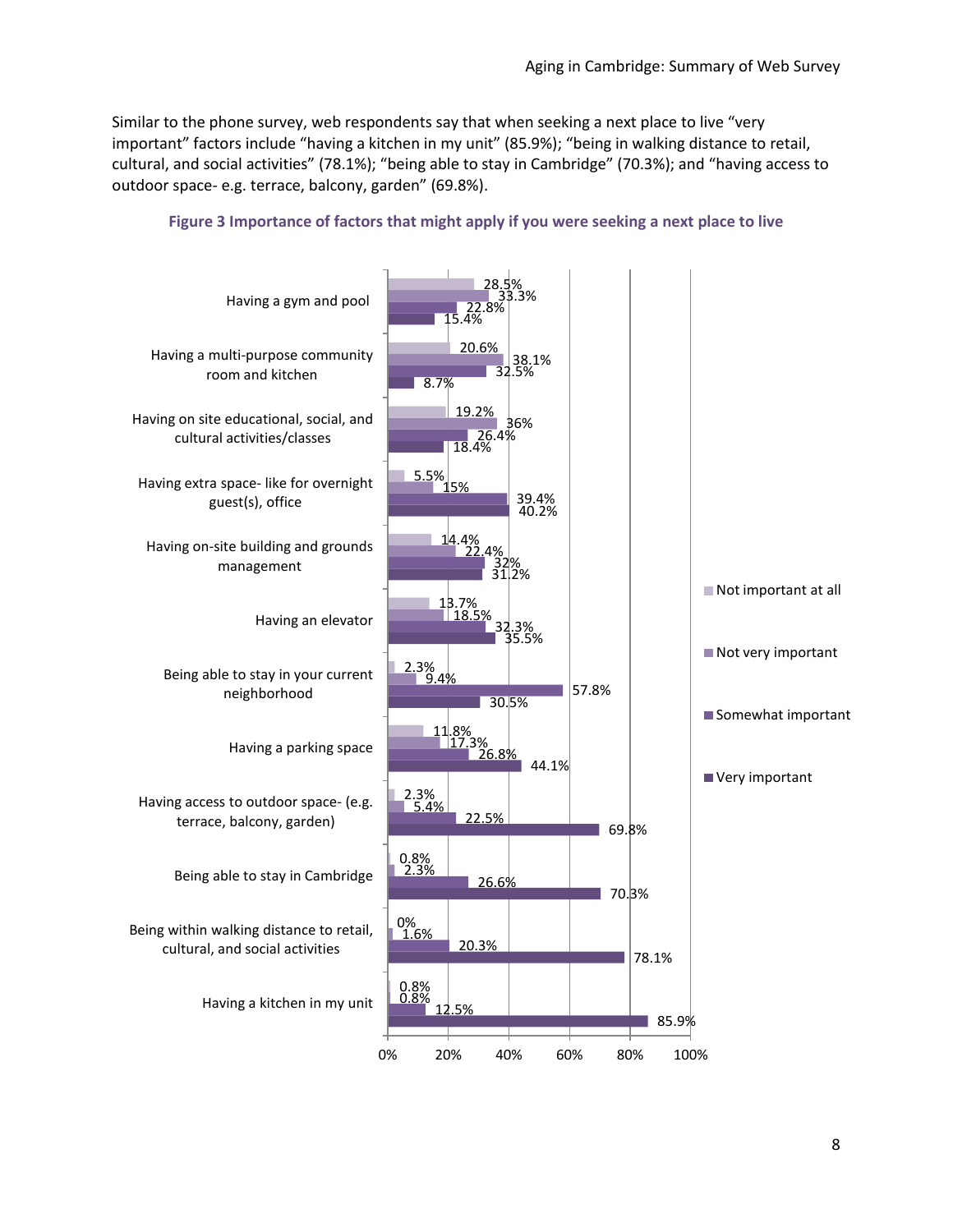In comparison to phone respondents, web respondents show a higher percentage of being "very likely" and "somewhat likely" to consider having their own private unit that is part of a complex, which also provides shared community resources, such as a large kitchen, multi-purpose common room, and outdoor space ("very likely": 34,6% web, 25% phone) ("somewhat likely": 40.2% web, 29% phone).

Further, a higher percentage of web respondents indicated that they were "somewhat likely" to consider sharing an apartment or house with others e.g. having their own private bedroom, with shared kitchen and common areas, bathroom may be private or shared ("somewhat likely": 27.3% web, 17% phone).



## **Figure 4 Likelihood to consider shared housing options**

#### **Figure 5 Importance of shared living considerations**

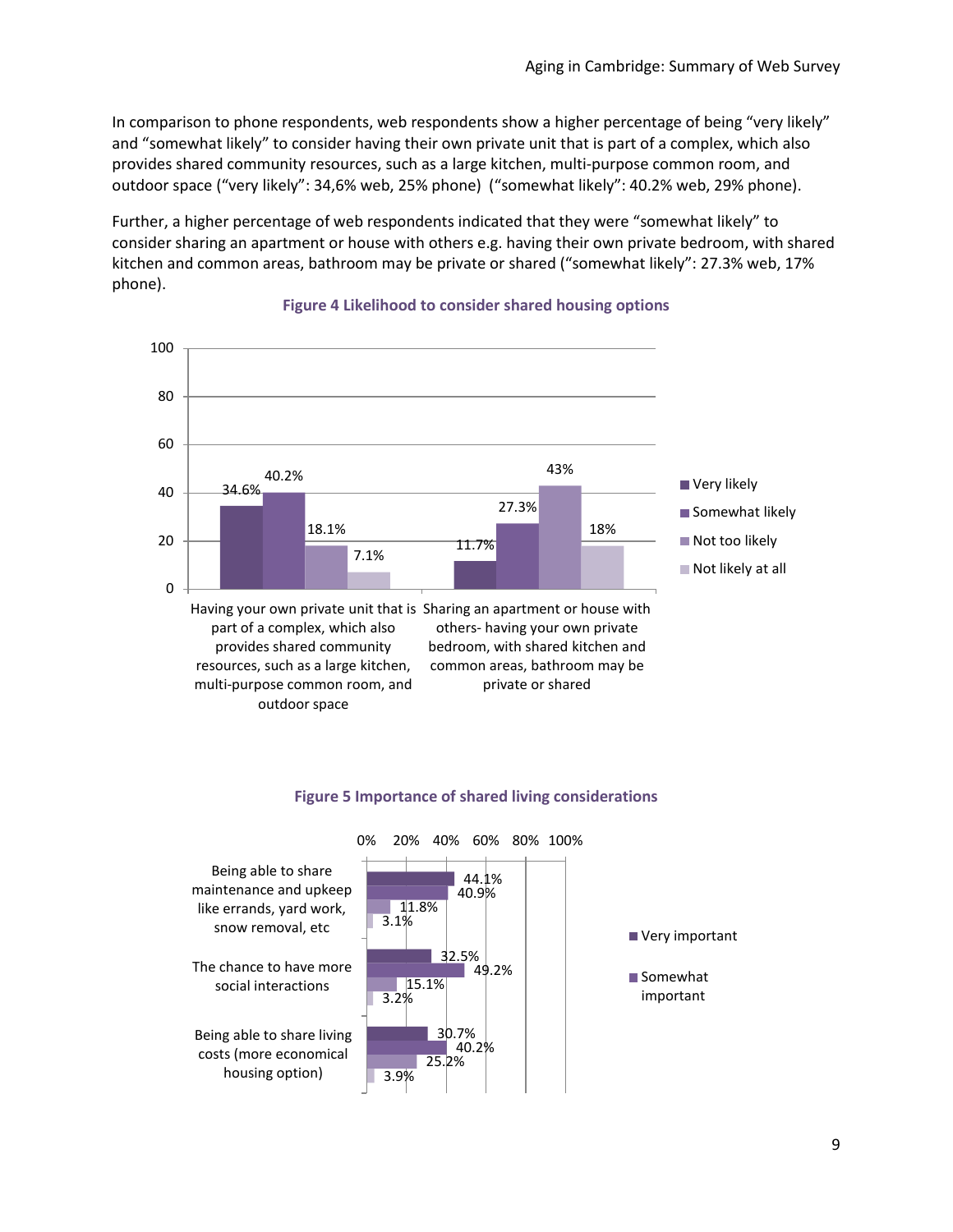# **APPENDIX: Web Survey Demographics**

The majority of web respondents say they live in Cambridgeport (34 respondents), Area Four (24 respondents) and North Cambridge (22 respondents).





In comparison to the phone survey, the web survey shows a higher percentage of respondents between the ages of 66-70 years old (32.5% web, 20% phone). However, the web survey has fewer respondents aged 76 and over than the phone survey. Percentage of respondents aged 76 and older: 6.4% web, 26% phone).



<sup>\*</sup>Y axis= number of respondents

x axis= number of respondents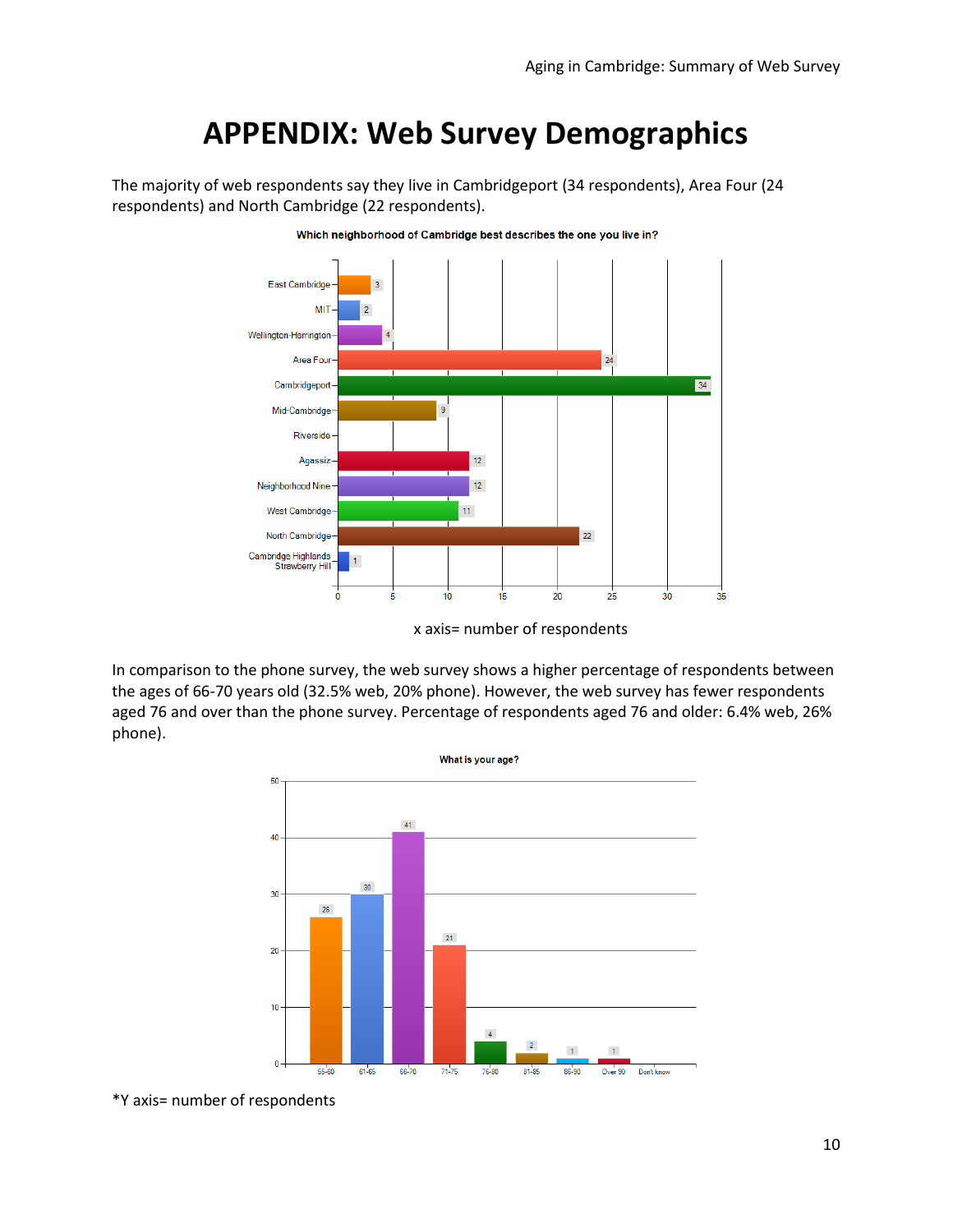The web survey has a higher percentage of women: three of four respondents are female (76%) in comparison to 51% of female phone survey respondents. In addition, there was less diversity for the web survey. 93.6% of web respondents say they are White/Caucasian.



\*Y axis= number of respondents

Overwhelmingly, the web survey received more responses from homeowners. Despite that 44% of the total Cambridge 55+ population rents, about eight of ten respondents from the web survey are homeowners (79.7%).



Do you currently rent or own your residence?

\*y axis= number of respondents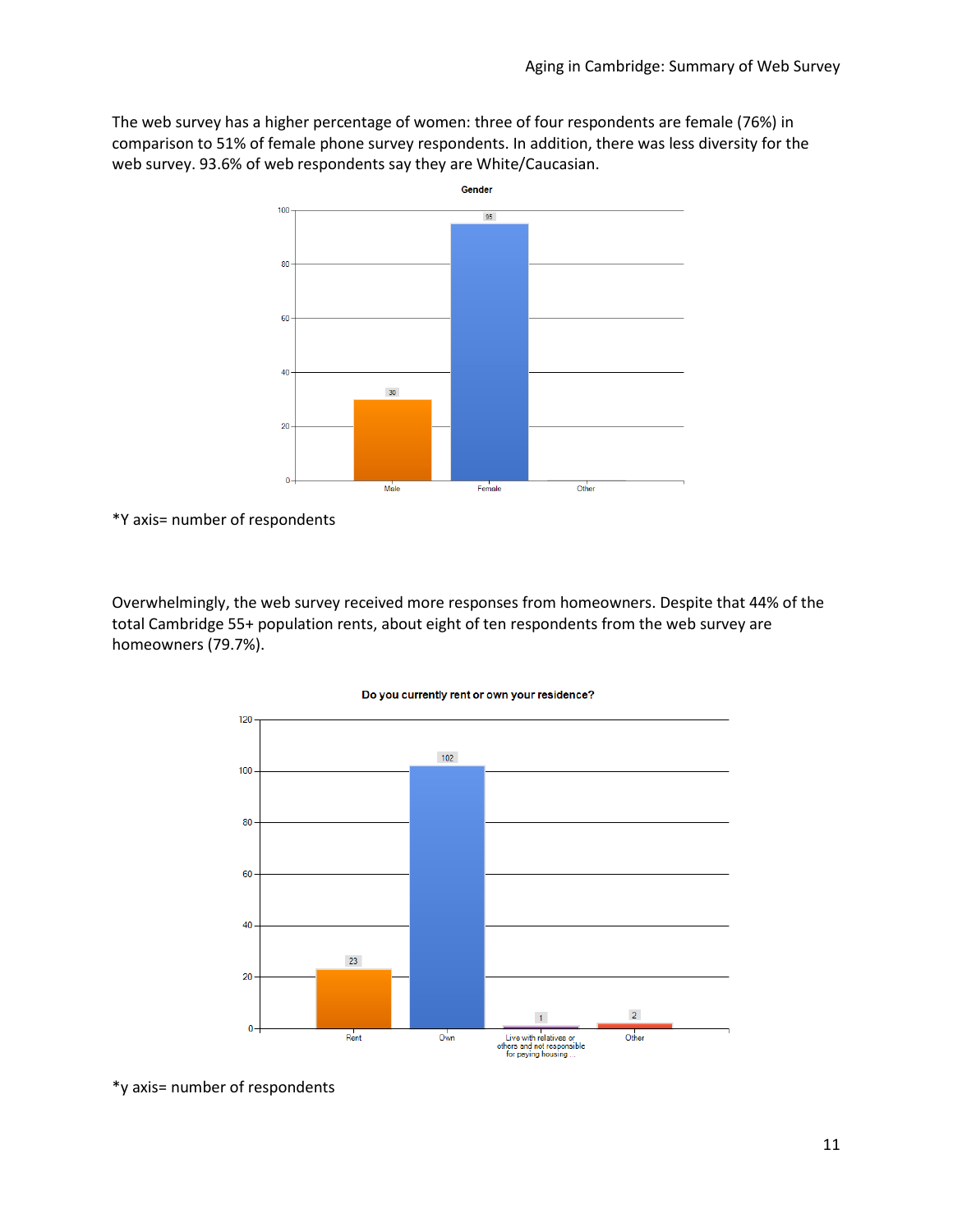The majority of both the web and phone survey respondents would rate their overall health as "excellent" (48% web, 41% phone) or "good" (40.9% web, 42% phone).



X axis= number of respondents

A majority of web respondents are still in the workforce (36% full-time, 23.2% part-time). Those who say they are retired make up 34.4% of the web respondents.

Compared to the phone survey, web respondents have a much higher percentage of being employed both full and part-time (full-time: 36% web, 21% phone) (part-time: 23.2% web, 14% phone). Further the phone survey had a higher percentage of retired persons: (34.4% web, 56% phone).



X axis= number of respondents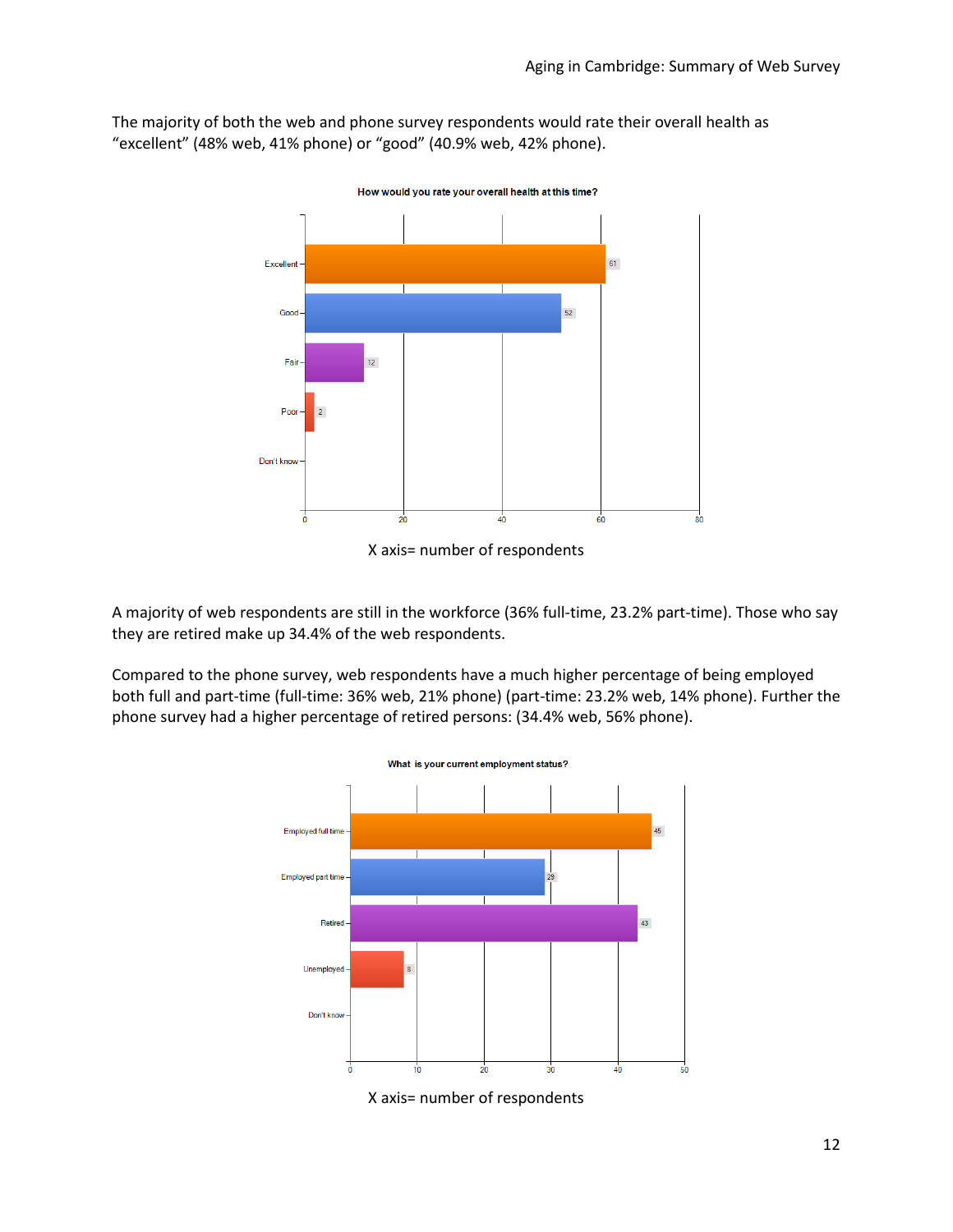When asked about annual household income, the majority of web respondents say that they fall in the range of "less than \$30,000" (25.4%). In comparison to the phone survey, the web survey shows a higher percentage of respondents earning "less than \$30,000" (25.4% web, 15% phone). The web survey also shows a higher percentage of respondents earning "between \$90,000-\$120,000" (20.3% web, 11% phone).



For statistical purposes only, which of the following ranges does your total household

Y axis= number of respondents